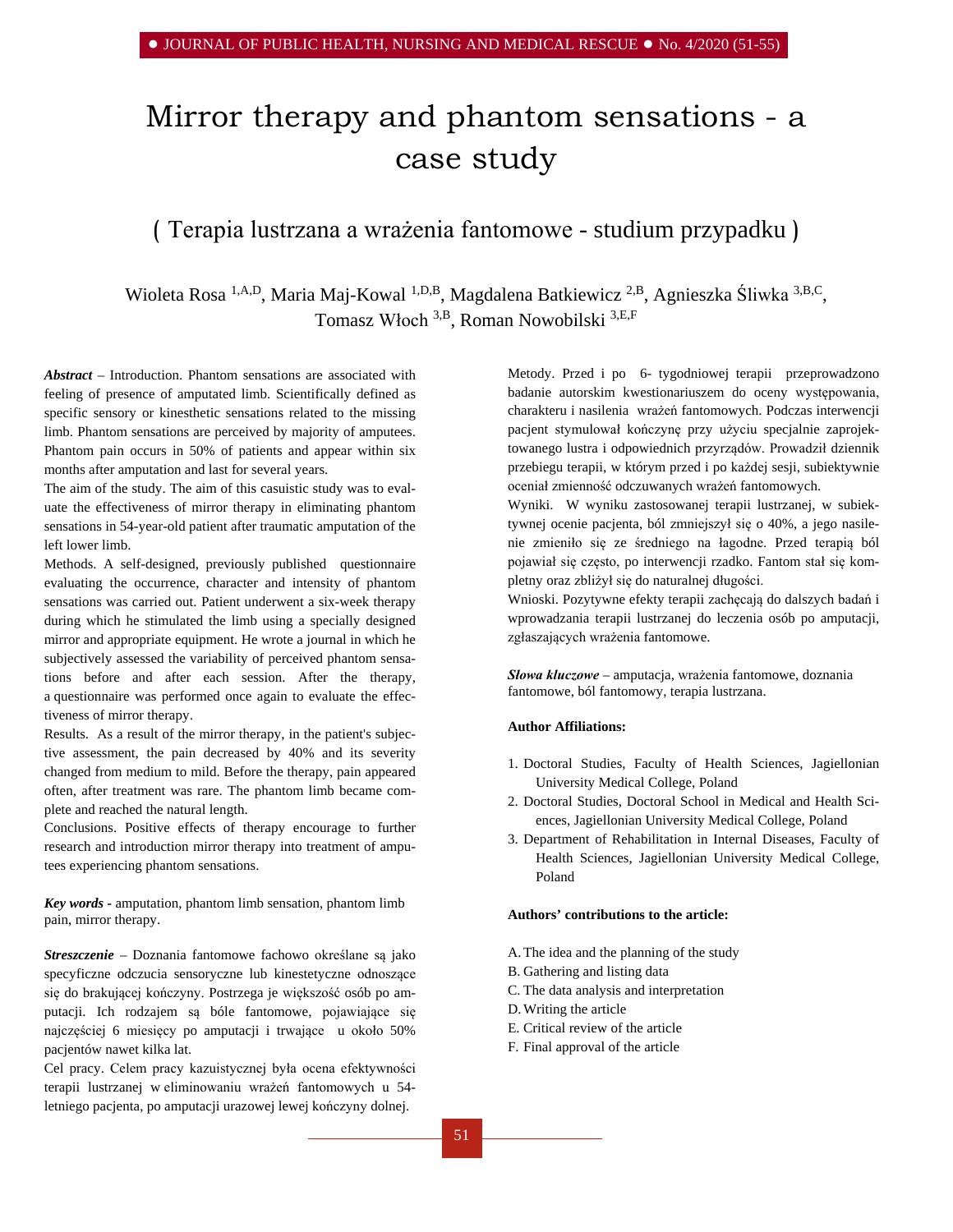#### **Correspondence to:**

Wioleta Rosa, Topolowa 91 Str., PL- 30-088 Owczary, Poland, e-mail: wioleta.plewa@gmail.com

**Accepted for publication:** November 19, 2020.

## **I. INTRODUCTION**

hantom limb sensation (PLS) is the sense of the presence of an amputated limb and the specific sensory, kinaesthetic sensations related to the missing limb (Table 1). They are perceived by most people after amputation [1] and appear spontaneously or are induced by sensory stimuli from existing body parts [2]. P

#### Table 1. Examples of phantom sensations [3]

| Sensory sensations                                                       | Kinesthetic sensations       |
|--------------------------------------------------------------------------|------------------------------|
| feeling warm or cold,<br>itching,<br>tingling.<br>electrical sensations. | phantom limb movement (PLM). |
|                                                                          |                              |

Amputation is associated with pain of various origins, e.g. stump pain and pain felt in the area of the lost limb phantom limb pain (PLP) [4]. These various types of pain and phantom sensations may coexist and are referred to as phantom sensations [1].

Phantom pain occur in 50% of patients, appear within 6 months after amputation and last for several years [5,6]. They occur more often after upper limb amputation and are more common in women [7]. There are two peak periods in which patients experience PLP: one month and one year after amputation [8]. When phantom pain become chronic, it affects the quality of life and limits the functional possibilities.

The pathophysiology of phantom pain is not yet known. It is speculated that the central and peripheral nervous system play an important role in it [9-11]. The leading theory of PLP pathophysiology is cortical reorganization. Neuroplastic changes in the cortical map after limb amputation are most likely associated with the loss of receptors responsible for providing afferent information and the loss of the motor response generating effect [12].

There are various therapeutic methods for painful phantom sensations: pharmacological and non-pharmacological (Table 2).

Table 2. Pharmacological and non-pharmacological interventions used to treat painful phantom sensations [11]

| Pharmacology                                                                                            | Non-pharmacological interventions                                                                                                                                                |
|---------------------------------------------------------------------------------------------------------|----------------------------------------------------------------------------------------------------------------------------------------------------------------------------------|
| gabapenton,<br>amitriptyline,<br>tricyclic antidepressants.<br>morphine based reparations,<br>ketamine. | percutaneous electrical nerve stimulation,<br>transcranial magnetic stimulation, spinal<br>cord stimulation.<br>use of dentures,<br>hypnosis,<br>acupuncture,<br>mirror therapy. |

Mirror therapy (MT) uses the mirror reflection of an intact limb and its volitional movements to create the illusion of painless position and movement in a phantom limb.

The aim of the case study was to assess the effectiveness of 6-week mirror therapy in a patient after limb amputation with accompanying pain and phantom sensations.

#### *Methods*

Research team used self-developed "Questionnaire for the assessment of phantom sensations after limb amputation" [13], evaluating the occurrence and characteristics of phantom sensations. The questionnaire consists of 8 sections, from A to H (Table 3). This tool allows, among other things, to verify whether the patient is accompanied by phantom sensations and what is their intensity (Tab. 3). The questionnaire was filled in by the physiotherapist during the conversation with the patient. For everyday pain assessment, the Visual Analogue Scale (VAS) was used, in which 0 means no pain at all and 10 is the strongest pain that can be imagined.

Table 3. Construction of the "Questionnaire for the assessment of phantom sensations after limb amputation"

|  | I<br>٠<br>× |
|--|-------------|
|--|-------------|

| Section | Content                     | Details                                                                                                  |
|---------|-----------------------------|----------------------------------------------------------------------------------------------------------|
| A       | sociodemographic<br>data    | gender, age, occupation, employment status,<br>coexisting diseases, housing conditions                   |
| B       | amputation histo-<br>ry     | cause and level of amputation                                                                            |
| C       | course of stump<br>healing  | complications, type of bandaging                                                                         |
| D       | pain before ampu-<br>tation | location, severity, aggravating factors                                                                  |
| E       | prosthesis                  | type of suspension of the socket, pain when wear-<br>ing a prosthesis, frequency of wearing a prosthesis |
| F       | stump pain                  | severity, aggravating factors                                                                            |
| G       | phantom sensa-<br>tions     | situations in which they occur, length, shape,<br>completeness of phantom limb                           |
| H       | phantom pain                | location, severity, situations in which it occurs                                                        |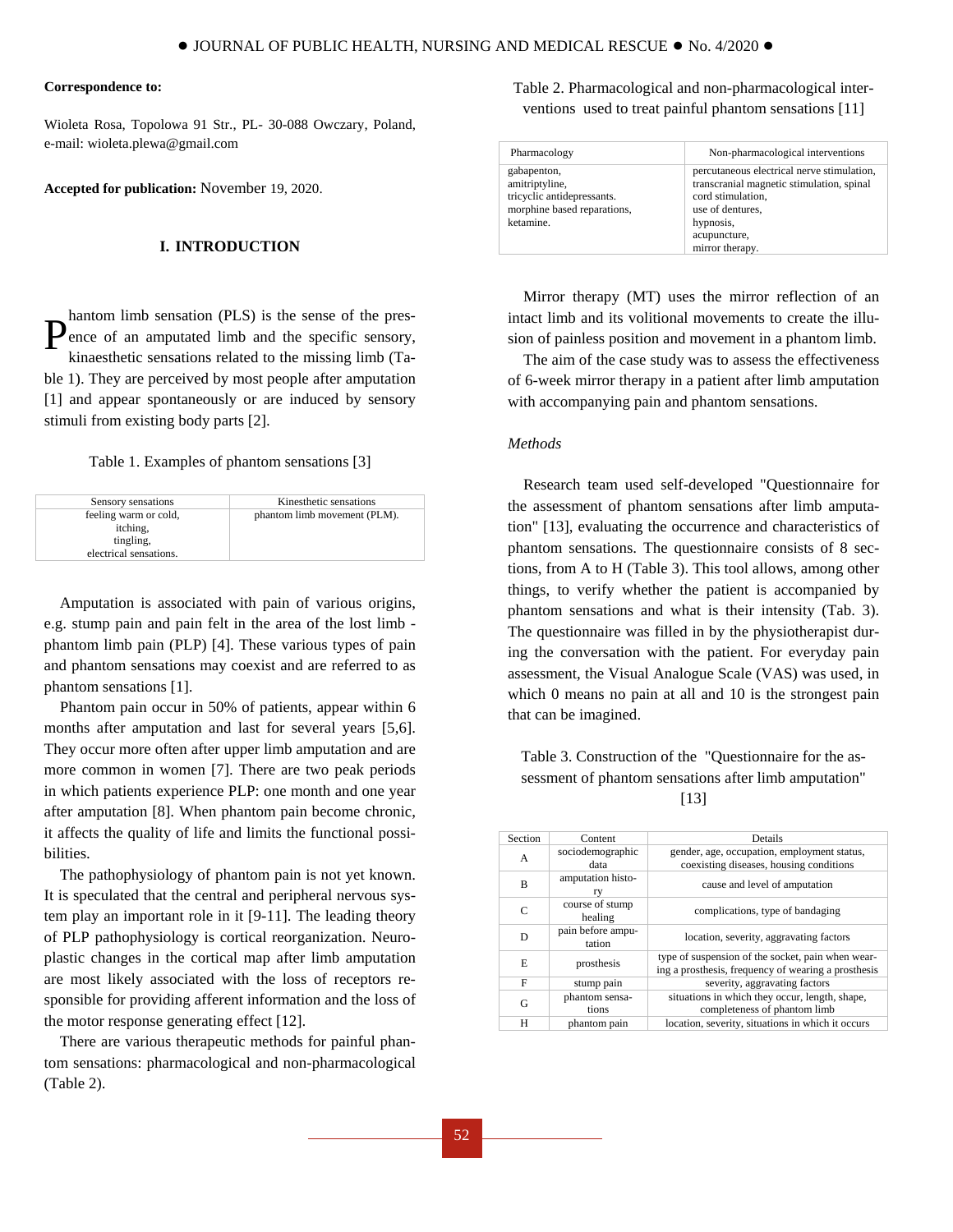## **II. ORGANISATION AND CONDUCT OF THE SURVEY**

Patient was qualified to research project no. K/ZDS/006155, approved by the Bioethical Committee of the Jagiellonian University in Krakow in January 2019. Based on the results of the questionnaire, in February 2019, he was qualified for a 6-week MT, which took place at the patient's home. He was trained in the use of mirrors and therapy aids. The therapy was supervised by a member of the research team, who was responsible for weekly telephone contact with the patient, inquiring about his health condition and the course of therapy.

Basic tool for MT was a special long mirror for lower limb therapy, designed by the research team. Its length exceeded the length of the non-amputated limb (Figure 1). The additional equipment of the mirror was a screen covering the stump view from the patient's perspective. The ability to adjust the angle of inclination of the mirror allowed to set the device in such a way that the image visible in the reflection gives the actual illusion of the existence of a complete limb in its correct position. For the patient in question the angle of inclination was 10°.

During the therapy the patient was in a comfortable, sitting position with an unamputated lower limb exposed and the mirror was positioned in front of him in the sagittal plane. The therapy took place in an isolated room. Therapy sessions took place every 2 days, in the afternoons or evenings and lasted 15-20 minutes. Before and after each session the patient filled in the "Therapy Diary", in which he defined the appearance of phantom limbs, the occurrence and severity of stump pain and phantom pain.



Figure 1. Therapeutic mirror for lower limb MT

The first therapeutic sessions consisted of observing the reflection of a limb in a mirror. The next sessions consisted in stimulating the limb with a massage (stroking, kneading), free exercises (bending - straightening fingers, ankle, knee) and touching the mirror surface with the foot. The next stage was the exercise and stimulation of the limb with instruments (Figure 2). In case of burning or cooling, thermal compresses were aused with the possibility to heat or cool limb down.



Figure 2 Mirror therapy equipment

After the end of the 6-week mirror therapy, the patient was reassessed with a questionnaire.

## **III. CASE REPORT**

The study included a 54-year-old patient who was a driver and a construction worker. As a result of an accident at work, the left lower leg was damaged. In November 2018, it was decided to amputate the left lower leg below the knee. As a result of infection of the postoperative wound with Staphylococcus aureus bacterium and the deterioration of the patient's condition, the amputation was performed above the knee.

Before and during the examination, the man was not involved in the process of prostheticisation of the amputated limb. He was examined right-handed and right-legged, with right-sided ocular lateralization. He suffered from arterial hypertension and depression.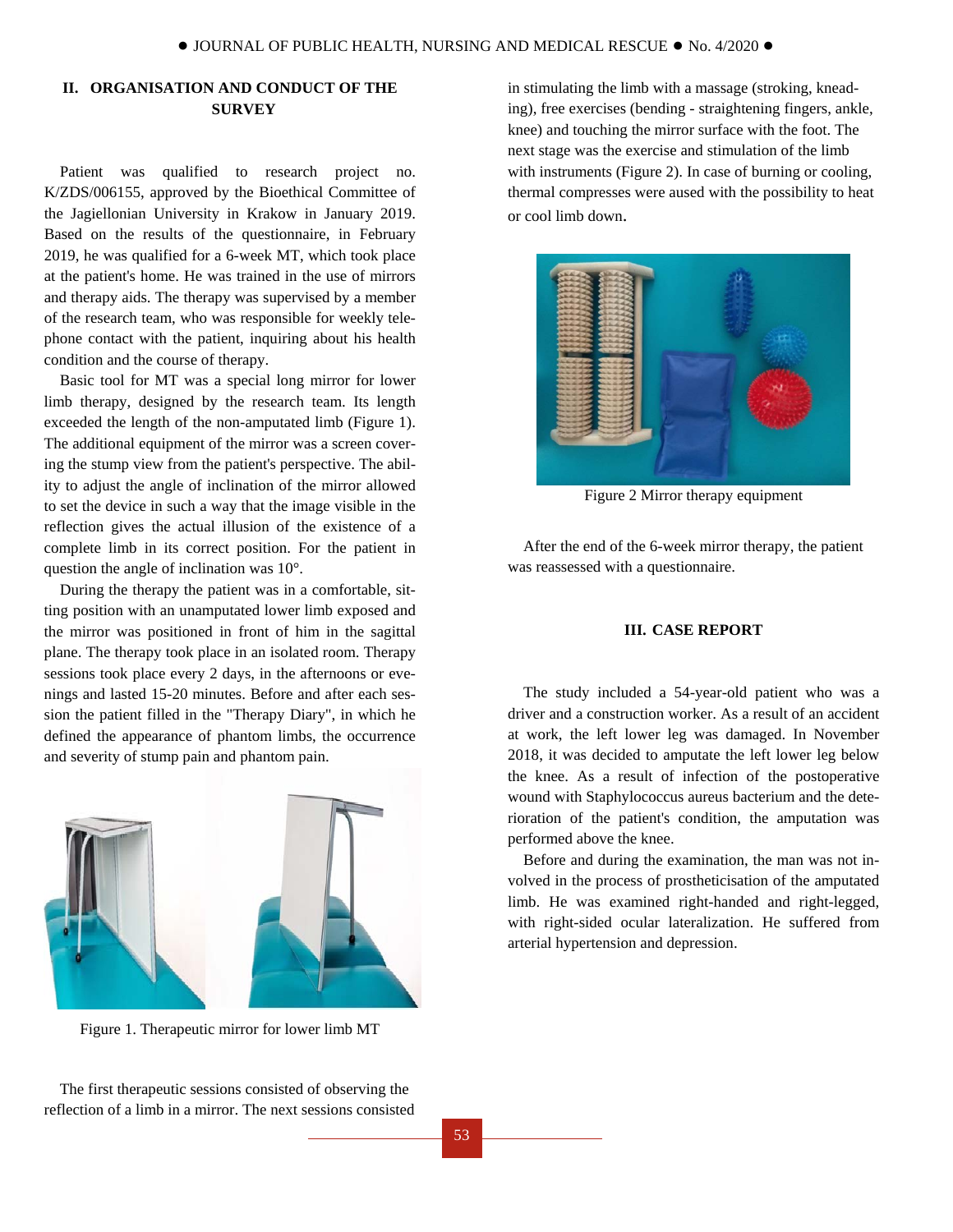## **IV. PHANTOM IMPRESSIONS BEFORE MIRROR THERAPY**

During the interview, the man reported severe stump pain (VAS 7), which was related to the weather change and occurred particularly in the afternoon and evening. He confirmed the feeling of phantom limb presence all the time, regardless of the time of day, in such situations as: resting, stump touching, stump bandaging and during movement. The phantom limb was not identical to the other limb - it was shorter, incomplete (the patient felt no knee while feeling part of the and foot), it was not deformed. The lack of knee sensation clearly made it difficult for him to perform everyday activities and disturbed his movement. The patient was able to move it consciously and noticed that it sometimes moved on its own, against its own will.

Phantom pain often occurred at the site of an amputated calf and was rated 5 in the VAS. He described it as impulsive and felt it: tingling, itching, pinching, "as if a electric current was flowing" and crushing. It was not connected with the time of day, but it was present during such situations as: rest, touch of the stump, bandaging of the stump and especially in the place where the primary amputation was performed.

## **V.PHANTOM IMPRESSIONS AFTER MIRROR THERAPY**

The pain in the stump decreased, the severity was assessed as mild (VAS 3) and occurred mainly in the evening. It intensified after exercises performed in the evening, with a change in the weather and as a result of intensive physical activity (longer time of moving on crutches and in a wheelchair on uneven terrain).

Phantom pain was related to the toe area, it was intermittent, impulsive, described as: tingling, stabbing, "as if a electrical current was flowing", "as if needle poking", crushing, of mild intensity. It occurred rarely and independently of the time of day (it increased during washing with hot water). After the mirror therapy, PLP was no longer present while touching the stump, with a bandaged stump, or during movement.

During and after MT the phantom limb became complete, the man started to feel that he "has" a knee. It was identical to the other limb, naturally arranged and about 10 cm shorter. The "regained" knee, "disappeared" only while performing the exercises in front of the mirror and "appeared" afterwards. The patient was able to move the phantom limb on his own, e.g. during seating he could make side-to-side knee movements (knee straightening impossible), and while standing he could bend and straighten the phantom lower limb. This limb also moved by itself, against his will.

## **VI. DISCUSSION**

During the therapy, using a mirror image of the preserved limb, the patient experiences an imaginary movement of the amputated limb. MT helps to reorganize and integrate the disturbed body scheme between proprioception and visualization of the missing part of the limb. The clinical effect of MT is more significant compared to other forms of treatment [10, 14].

The effectiveness of MT among patients with phantom pain has encouraged researchers to use it in other diseases: stroke, complex regional pain syndrome (CRPS) and other upper and lower limb pain syndromes [15-17].

Many studies demonstrate that MT is effective only in PLP after upper limb amputation or when the pain is severe to control [14]. In the above study, the intensity and incidence of PLP in the patient after lower limb amputation was reduced.

According to Schwarzer *et al*., the overriding principle is the painlessness of the therapy and avoidance of providing the patient with unpleasant feelings related to the training [18]. In our own observation, positive effects related to interruption of training when pain or other unpleasant sensations appear were observed compared to continuation of the therapy session in the above mentioned cases. After the first week of therapy it was agreed that the therapy session should not exceed 20 minutes and training should be interrupted when the pain occurs.

Positive effects of MT may contribute to its inclusion in the standard treatment programme of PLP patients due to the simplicity of its application both: at home or in hospital, by the patient himself or physiotherapist

### **VII. CONCLUSIONS**

When asked about his general conclusions on MT, the respondent found that stump and phantom limb pain decreased by about 40% (from 7 to 3; VAS scale) and did not occur as often as before the therapy. During the first days